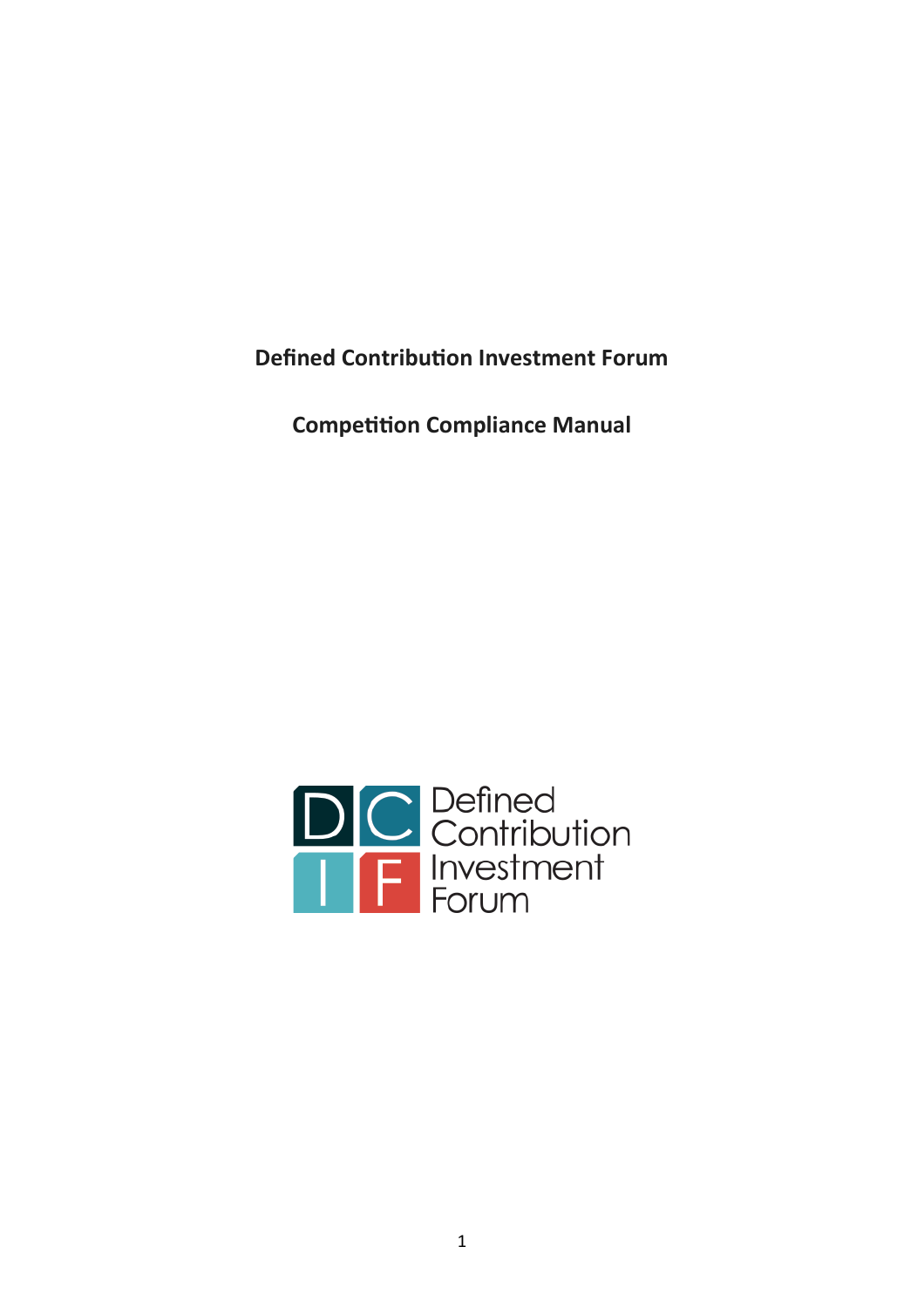# **Introduction**

## **Why Competition Compliance is so important**

The Defined Contribution Investment Forum (DCIF) aims to exchange ideas and develop initiatives to promote investment excellence in Defined Contribution (DC) pensions in the UK. We do so because we believe that investment excellence is in investors' best interests.

It is important that in doing our work we comply with all of our legal obligations, including those protecting the functioning of competition in the UK and wider EU market. Competition authorities, including the Competition and Markets Authority (CMA) and the Financial Conduct Authority (FCA), increasingly look at the financial services sector for competition law compliance. They also increasingly scrutinise trade and representative bodies such as the DCIF because the nature of their work could enable them to act as a conduit for anti-competitive or collusive behaviour.

Competition law violations can lead to significant fines for the DCIF and/or Members concerned, and third parties who suffer loss as a result of anti-competitive behaviour may bring an action for damages. In addition, entering into anti-competitive agreements can be a criminal offence and lead to fines, director disqualification or even imprisonment for individuals.

Competition investigations and proceedings are expensive and burdensome, and take up valuable resources even when ultimately successful. In addition, mere allegations of wrongdoing can harm the DCIF's reputation and therefore impair our ability to perform our legitimate role as a forum for information on important issues affecting our Members. Our ability to deliver on our mission depends on our voice being heard. We rely on our reputation for this.

# **What competition compliance means in the context of the DCIF**

*"Competition is a process of rivalry between firms seeking to win customers' business. When competition is effective, clients can choose between suppliers, putting pressure on firms to meet their needs as efficiently as possible. This drives lower prices, increased innovation, better quality and wider choice. It is good for consumers."*

Mary Starks, Director of Competition and Economics at the FCA (24 July 2017)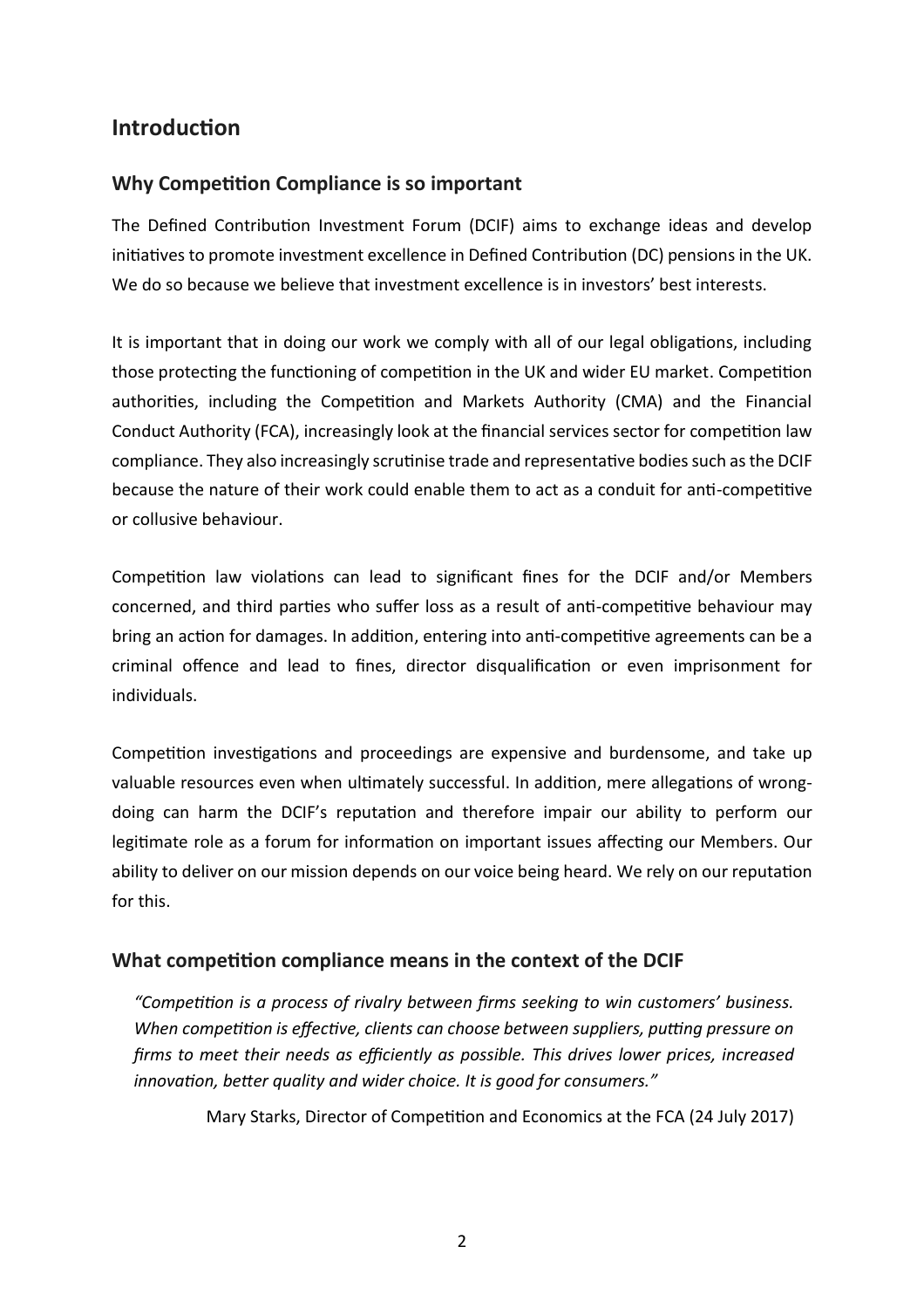One of the fundamental principles of competition law is that companies should individually determine their own behaviour in their particular market. So, for example, decisions concerning prices, policies, profit margins, investment plans, etc. must be taken independently and not in cooperation with competitors.

The DCIF consists of investment firms and selected other industry participants and furthers its aim through in-depth research papers, thought leadership and round tables. In carrying out these activities, the DCIF often brings together Members which are actual or potential competitors in their respective end markets. It is important that in so doing we prevent or avoid any behaviour that could be considered as collusive, or as facilitating collusion. Any behaviour by a trade body that reflects an intention to coordinate its Members' conduct or facilitates a coordination by Members that can have the effect of preventing, restricting or distorting competition, is prohibited by law.

## **The purpose of this manual**

This manual sets out guidelines for DCIF Members, executives, employees and contractors. It provides an overview of the main rules of UK and EU competition law. It also provides examples of how these rules touch on what we do and sets out guidance on how to deal with common situations in a way which minimises the risk of falling foul of competition rules.

If you have any queries or are uncertain whether competition laws may apply to specific activities, you should contact Louise Farrand (louise.farrand@dcif.co.uk), who will be able to help you obtain further legal advice where appropriate.

The DCIF Board and management are committed to compliance with the spirit and the letter of UK and EU competition laws, and all Members, employees and contractors should be aware that any infringements of the procedures or guidelines in this manual will be viewed very seriously. You should take the time to read this manual carefully.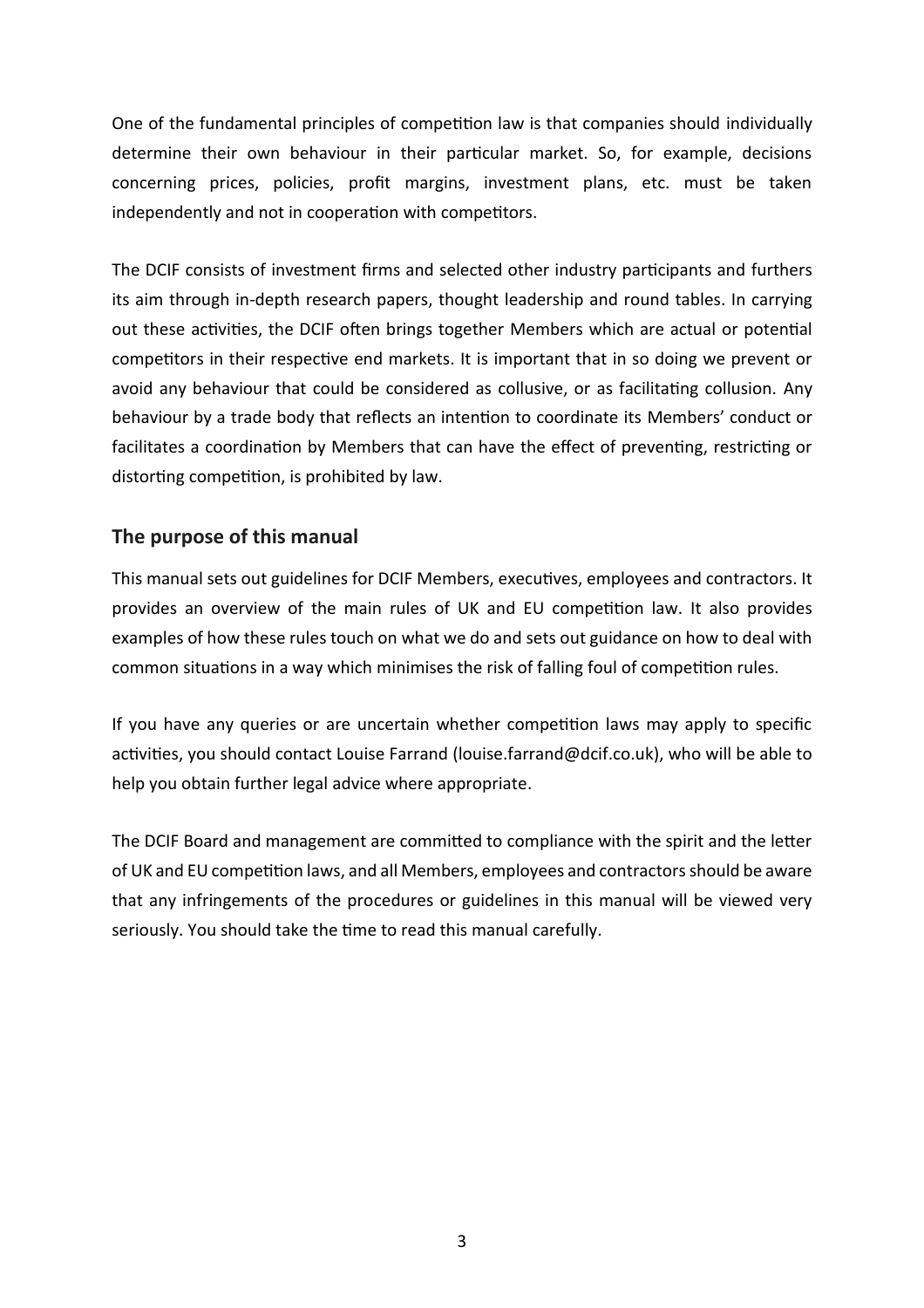# **Summary of the main rules**

As the term suggests, "competition compliance" is simply a method of making sure that we comply with the various legal rules at a national (and where applicable European Union (EU)) level which are designed to ensure that competition within the UK or the wider EU market is not restricted.

Whereas EU competition rules will apply where an agreement or conduct affects trade between EU member states, the UK competition prohibitions will apply where the effect is mainly on trade within the UK. The following discussion focuses on UK law, but it is important to keep in mind that (broadly identical) prohibitions of EU law may also apply.

Under the Competition Act 1998, prohibitions on anti-competitive agreements (Chapter I) and abusive conduct by dominant businesses (Chapter II) came into force which are closely modelled on Articles 101 and 102 of the Treaty on the Functioning of the European Union.

### **Chapter I prohibition - anti-competitive agreements etc.**

The Chapter I prohibition of the Competition Act 1998, which is particularly relevant to an organisation such as the DCIF, prohibits any agreement or concerted practice between two or more businesses that restricts competition in the UK and has an effect on trade within the UK. It is important to note that the text of the Act expressly captures decisions by associations of undertakings. The required effect on trade and competition can be actual or potential.

If, for example, two competitors arrange to fix prices, or to allocate customers or markets, the arrangement will be prohibited by Chapter I. More routine commercial agreements such as distribution agreements can also be caught, if they impose inappropriate restrictions on parties or impair the ability of non-parties to compete in the relevant market.

Both agreements and behaviour are caught by the Chapter I prohibition. Agreements can be either written or oral, and can be informal arrangements such as a 'gentleman's agreement'. Thus, a social meeting at which two competitors informally "agree" to share customer information and not to undercut each other's prices will be caught by the prohibition.

Agreements can also be tacit or implicit. It is fundamental to competition law that companies should individually determine their own behaviour. Thus, a mere exchange of information which enables competitors to align their behaviour, even without an express agreement to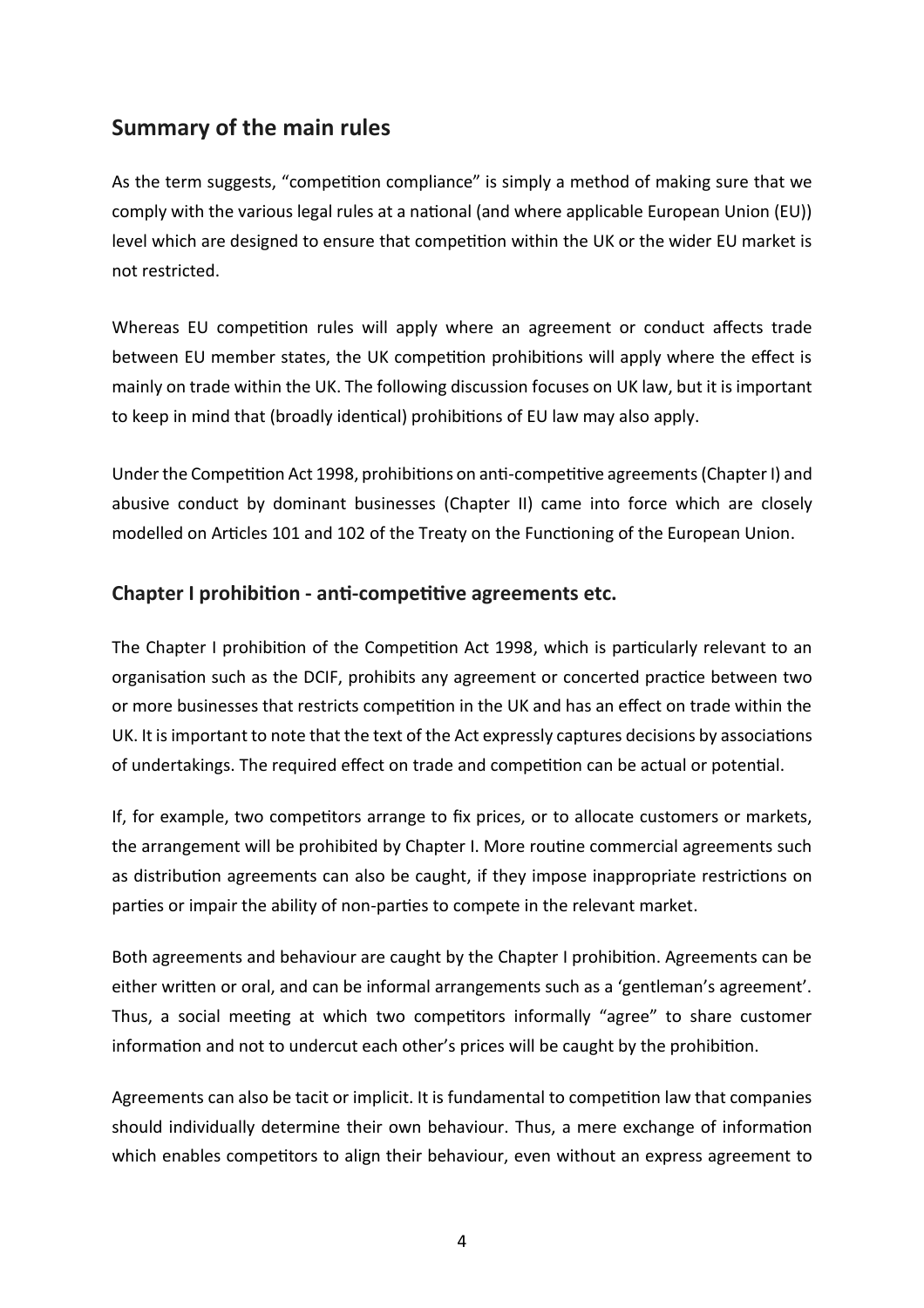do so, may be caught by the prohibition on concerted practices. In this context, it is often presumed that companies will act on information received unless there is clear evidence to the contrary.

An agreement caught by the Chapter I prohibition is automatically void and unenforceable, and the parties to it may be subject to heavy fines, up to 10% of an undertaking's turnover.

Under the Enterprise Act 2002, the directors of a company found to have infringed the Chapter I or II prohibition may face disqualification for up to 15 years.

# **Chapter II prohibition - abuse of a dominant position**

The Chapter II prohibition makes it illegal for companies with strong market power (referred to as a "dominant position") to exploit their position in a way which may affect trade within the UK, for example, by imposing excessively high or predatorily low prices, or discriminating between customers without justification.

The Chapter II prohibition may also be engaged where several companies collectively are in a dominant position (oligopolistic markets) and exploit that position, whether or not their behaviour is sufficient to also be captured under Chapter I as collusive.

Generally speaking, a company, or group of companies, will be in a dominant position if it can take business decisions without regard to its competitors. Assessing whether a company, or group of companies, is in a dominant position depends on a variety of factors of which market share is only one. However, as a general guide, there is a high risk that companies with a market share of 40% or more would be regarded as dominant.

# **Cartel offence**

The Enterprise Act 2002 made it a criminal offence for individuals to dishonestly enter into an agreement relating to a company's involvement in hardcore cartel activity. This covers agreements to fix prices, share markets, limit production or supply, or to rig bids.

The Enterprise and Regulatory Reform Act 2013 amended the Enterprise Act by removing the requirement that an individual must be acting "dishonestly". It also introduced three defences to the commission of the cartel offence, which broadly require that the individual did not intend the nature of the arrangements to be concealed from customers or the CMA, or that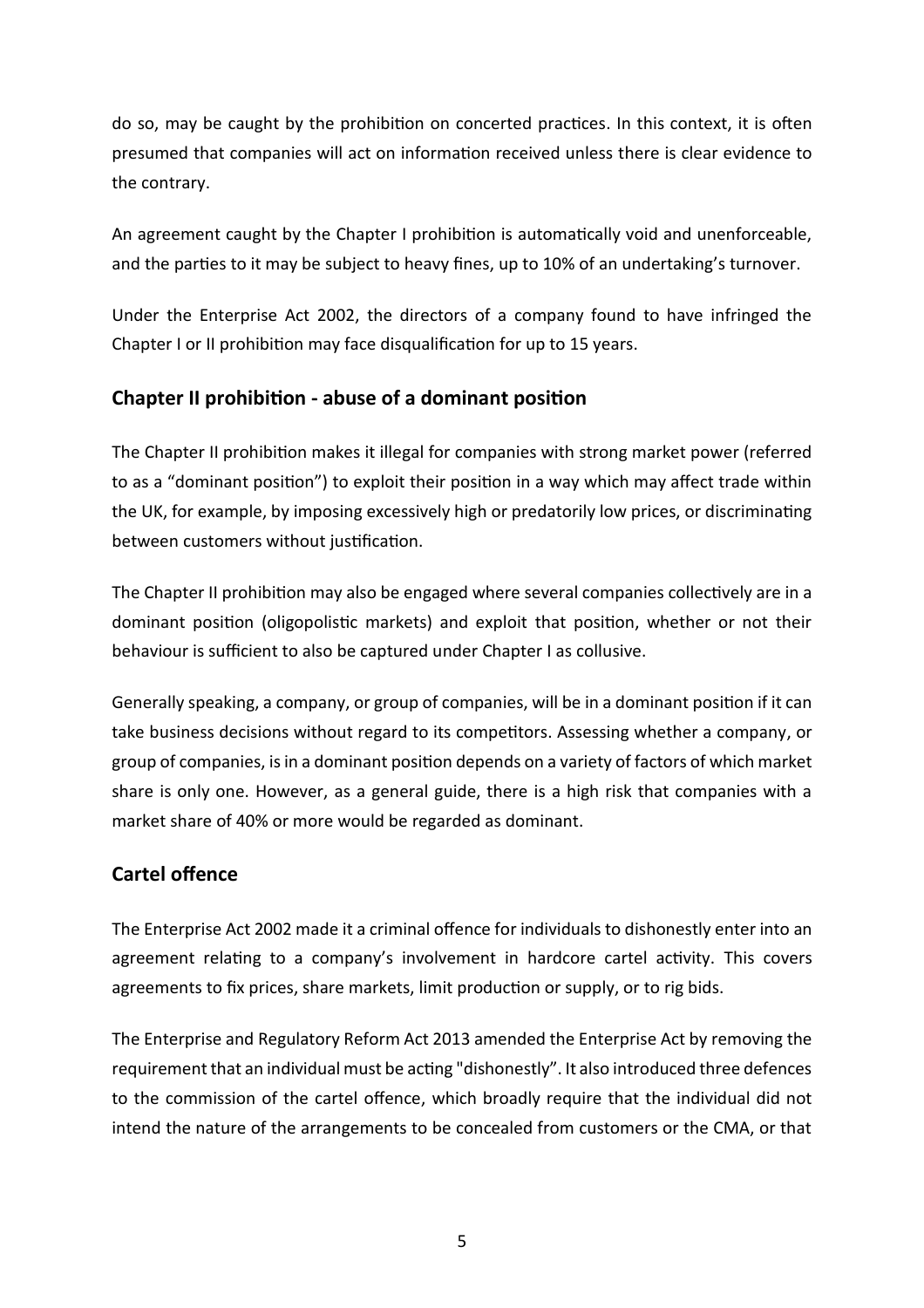the individual took reasonable steps to seek legal advice on the permissibility of the agreement.

An individual found guilty of the cartel offence will be liable to a criminal sentence of up to five years' imprisonment instead of, or in addition to, an unlimited fine. This is also an extraditable offence.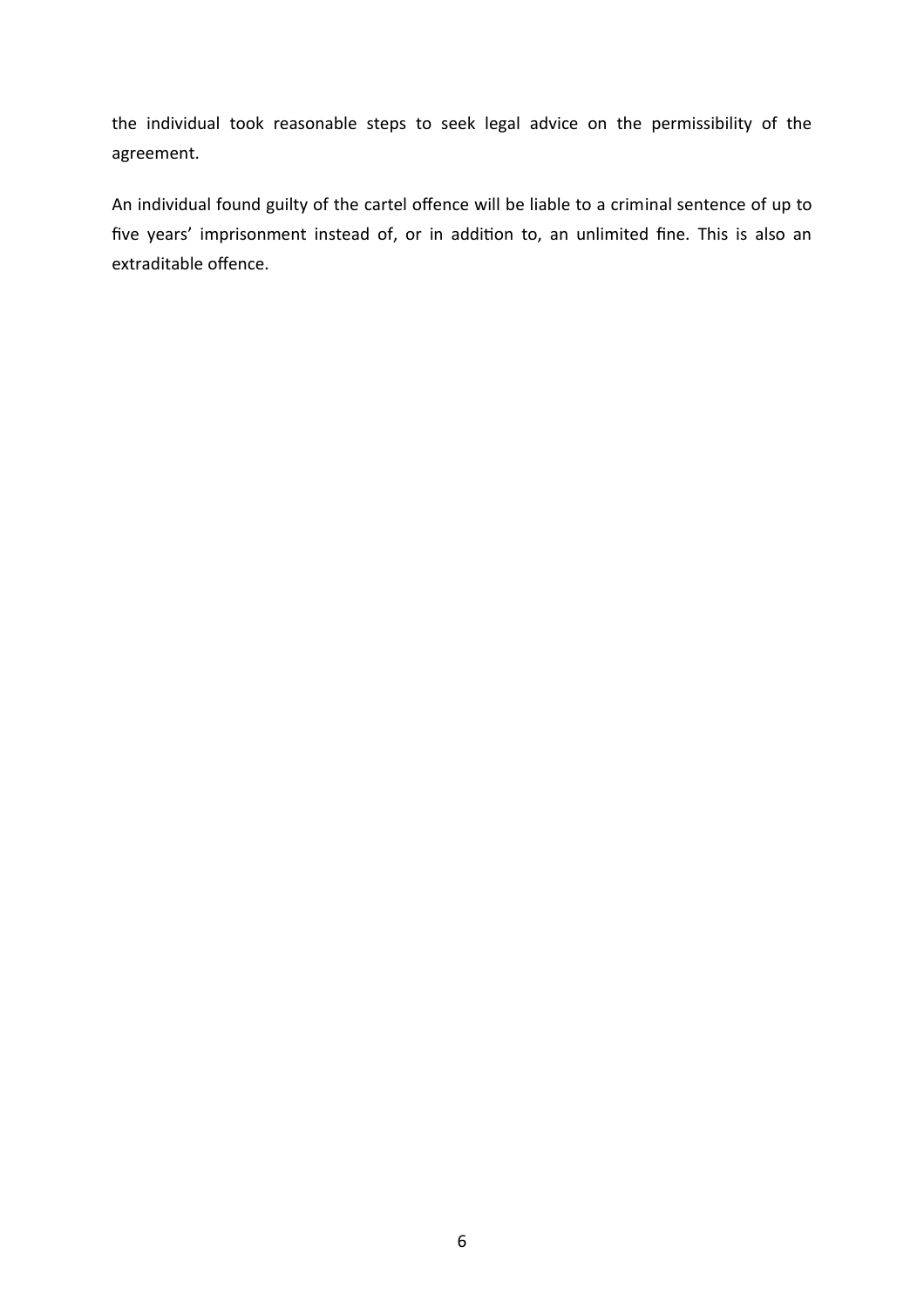# **'DOs' AND 'DON'Ts' for DCIF Members and staff**

The Chapter I and II prohibitions establish a framework of general principles. This section of the manual describes some of the specific situations that you may come across, and gives guidance on how to deal with them. In cases of doubt, you must refer to Louise Farrand in the first instance, who will be able to help you obtain further legal advice where appropriate.

Because a forum such as the DCIF is, by definition, a joint activity engaged in by persons within the same industry (often actual or potential competitors), special care must be taken to avoid any action that could be questioned under the competition laws as constituting or facilitating coordination between competitors.

In particular, DCIF Members and staff and anyone acting on the DCIF's behalf should be aware of the following key areas of competition risk. These areas have been identified as potentially problematic, but it is usually possible to overcome the relevant concerns through a considered approach. We do not consider that there is any element of the DCIF's work which inherently brings us into conflict with competition law.

### **Conducting meetings or round-tables**

Meetings and round tables must not become a channel for sharing competitively sensitive information between Members, or a forum to facilitate discussions of an anticompetitive nature. Discussions by competitors of current or future pricing or price-related intentions or expectations are particularly sensitive, but any discussion which reduces the uncertainty about one competitor's future behaviour in the market in a way that may influence another competitor's decision-making is problematic. This may include discussion about product prices, terms of sale, product or marketing plans, or business relations with suppliers or customers ("sensitive information").

### **DO**

- Follow a pre-set agenda for all DCIF meetings or round tables. Obtain guidance on an appropriate agenda beforehand if necessary.
- Consider including a competition compliance reminder on the agenda document or at the beginning of the meeting, in particular, if discussion covers areas which appear prone to trigger the discussion of sensitive information
- Keep discussions of potentially sensitive areas to a discussion of historical conduct, not current or future, but be aware that even historical information may be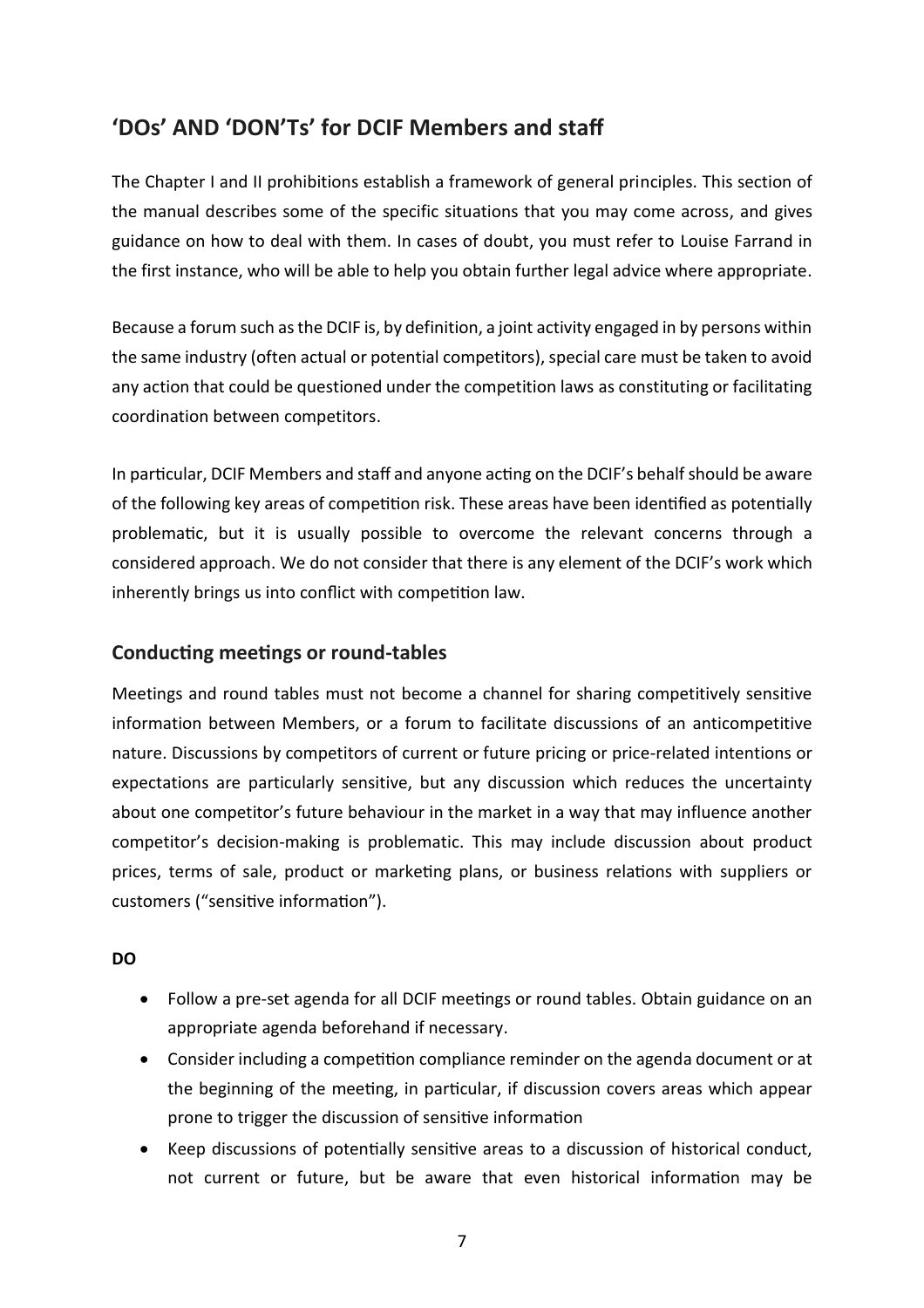competitively sensitive, where it still has current relevance, and that historical discussions can have the tendency lead to a discussion of future intentions

- Consider anonymising and / or aggregating any data points discussed sufficiently, so that individual competitors' conduct cannot be identified
- Take full and accurate minutes of all meetings or round-tables, or ensure that such minutes are taken
- Distribute minutes to all participants or, where appropriate, to all Members or a wider industry audience
- Halt any discussion which appears to stray towards a discussion of sensitive information. If necessary, leave the meeting.
- Record any concerns and bring them to the attention of [in-house counsel].
- Consider reporting any meeting you believed discussed competitively sensitive information to the FCA or CMA (this can be done anonymously).

### **DON'T**

- Allow "off-the-record" discussions either during or outside of meetings.
- Allow the discussion of individualised, private, current/recent information on sales, prices, discounts, terms of business or other sensitive information with a competitor.
- Allow discussions of historical or aggregated pricing information lead to discussions of future or individual pricing.
- Discuss or suggest any form of coordinated reaction to the business initiatives of any third party or in response to industry pressures or a regulator's intervention (unless the latter is required or limited to discussing the correct understanding of an obligation).
- Have open-ended items on the agenda such as "Miscellaneous".
- Discuss or agree the exact introduction time of new technologies or products several Members are developing independently.
- Having discussions or make plans about how to 'deal' with non-Members.

### **Conducting research**

Conducting research which surveys the industry can give rise to some of the same concerns as the hosting of meetings between industry participants.

**DO**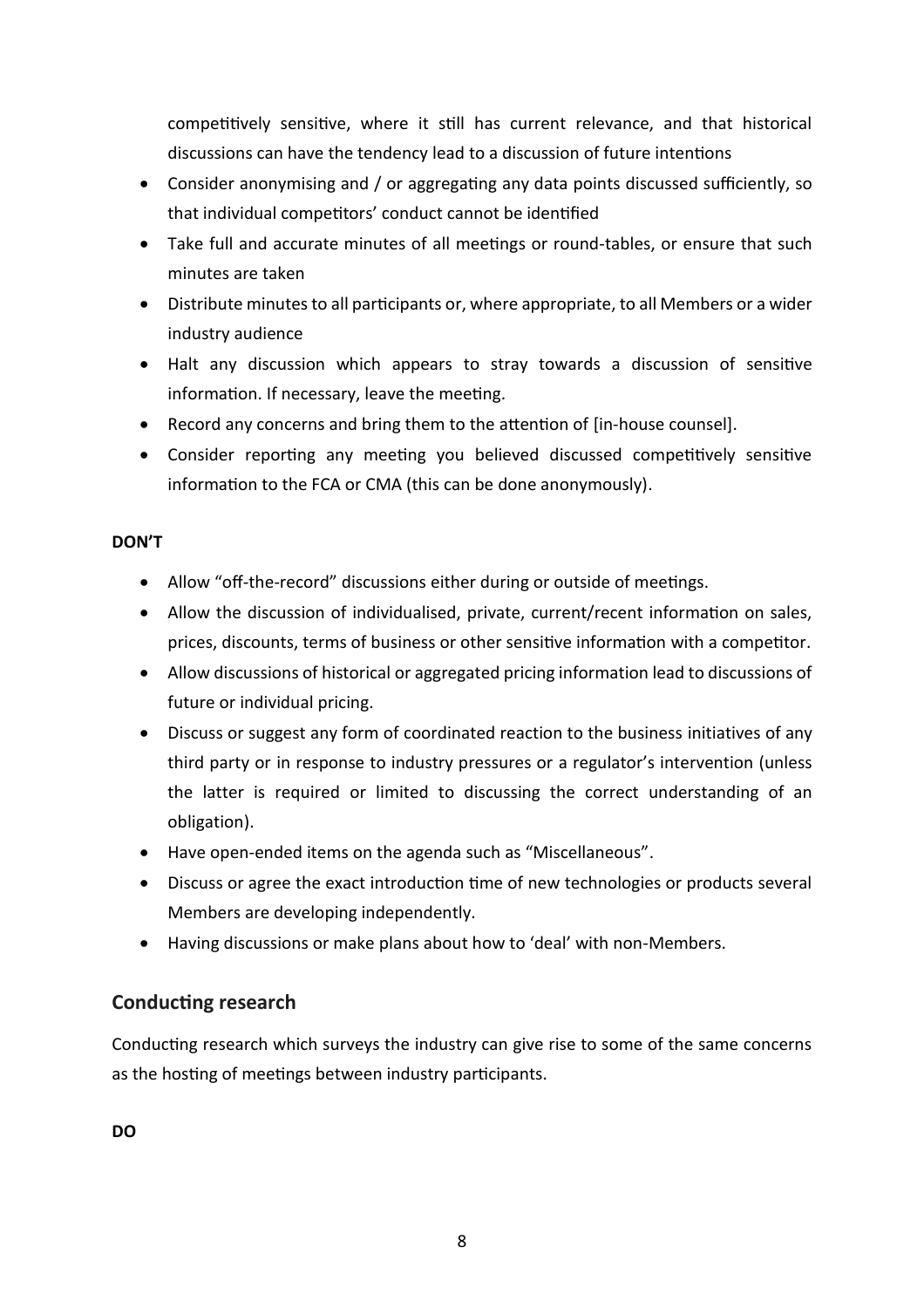- Ensure that any survey or collection of sensitive industry information is managed by an independent third party.
- Ensure that any data shared as part of the research report is appropriately aggregated or anonymised, or of an historical nature, so that it is not suitable to deduce individual competitors' current conduct or future intentions in the market.
- Ensure that where data is aggregate, the number of respondents is sufficient to preclude the identification of individual responses.
- Disseminate research on industry issues broadly, not just to Members.
- Ensure research is a true reflection of the breadth of positions found in the market and is not biased to Members' position.
- Ensure research partners are appointed on the basis of objective grounds, and not for example because they are known to have a view favourable to Members' interests.

### **DON'T**

- Allow Members to act as a conduit for collecting industry data.
- Share the underlying individual responses to any survey.

### **Membership rules, industry standards, recommendations or best practice**

Rules and admission criteria for the forum need to be transparent, proportionate (i.e. the least onerous restriction to achieve a legitimate aim), non-discriminatory and based on objective standards.

Membership of the DCIF is voluntary. Industry participants who are not members should not be compelled to join, nor must they be disadvantaged in the market because they are not members.

Recommendations for best practice or the developing of standards can often be beneficial to consumers by raising the standard of service provision. Because the adoption of uniform standards may restrain competition on the standardised features, however, the process can raise competition concerns.

The forum's rules, or any recommendations it publishes, any best practices it identifies, or any standards it recommends for the industry should not directly or indirectly induce anticompetitive behaviour by limiting competition on certain features of the market or seeking to weaken non-Members' position.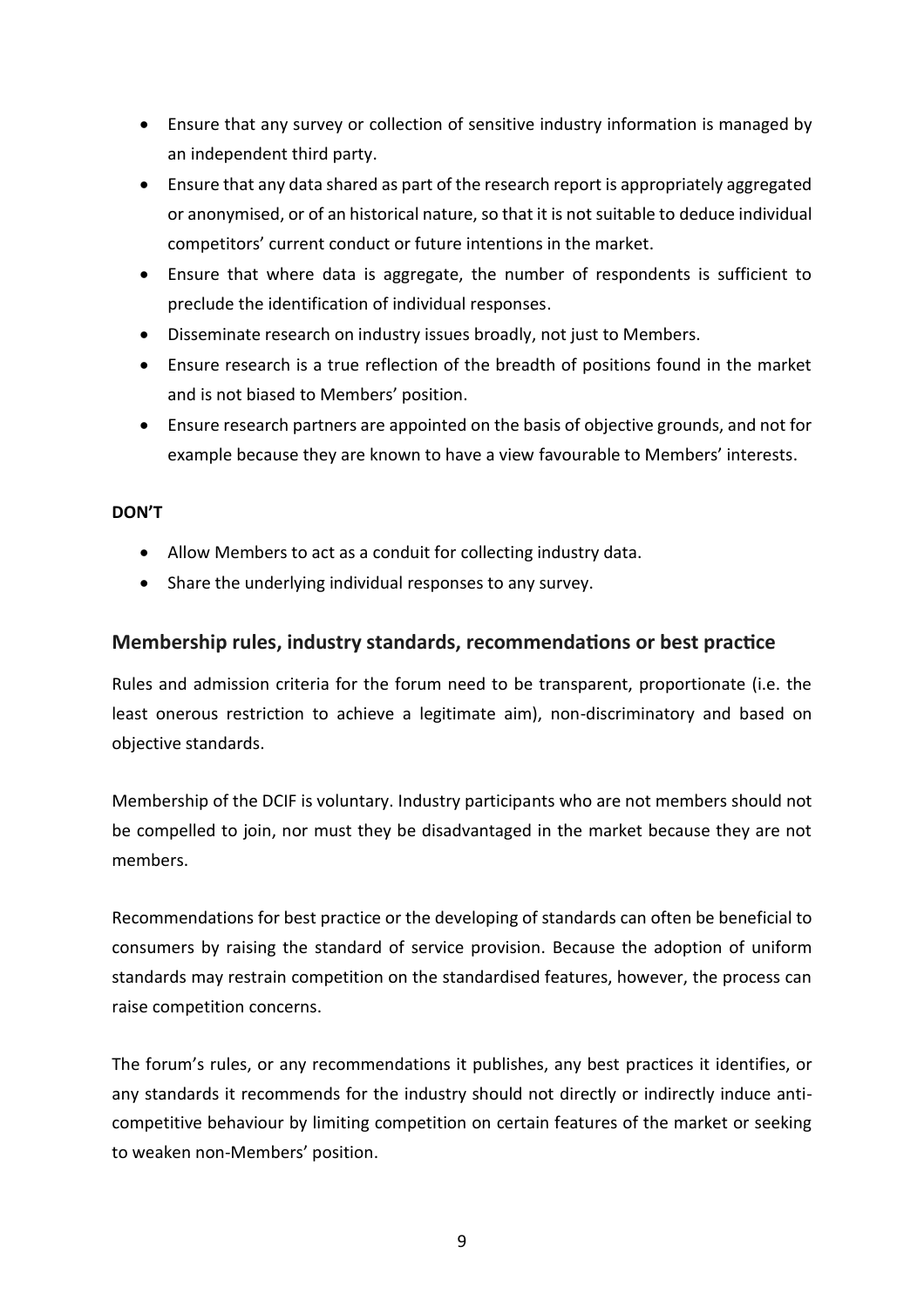#### **DO**

- Seek to reflect the differing interest which may exist in the market in the membership of any [working party] or [committee].
- Make sure that any standards or recommendations or best practices are aimed at objectively improving products and services offered by the industry.
- Afforded all interested parties some opportunity to participate in any process leading to the promulgation of a new standard, recommendation or best practice.
- Make clear that any standards or standard terms or recommendations or best practices are voluntary and are understood by Members to be non-binding.

### **DON'T**

- Impose or threaten sanctions on Members who do not support or follow suggested best practices or recommendations.
- Do not make membership of the forum subject to adopting certain standards in a way calculated to weaken non-Members competitive position or raise barriers to entry to the industry.

### **Other considerations**

#### **Use of language**

Consider the language you use in all business communications, whether in writing or in the course of telephone conversations or meetings. A poor choice of words can make a perfectly legal activity look suspect and can be damaging in the context of an investigation or litigation when many internal documents are likely to come under scrutiny.

Assume that all communications may be read or heard by others at some point. This includes emails and voicemail messages, and documents otherwise intended as confidential, such as personal call records or notebooks. In particular, email and voicemail can often contain more damaging statements than letters or memoranda, because they are usually sent or left casually.

Consider whether what you are committing to record is an accurate reflection of what was discussed or of what you are intending to record. Be wary, for example, of any suggestion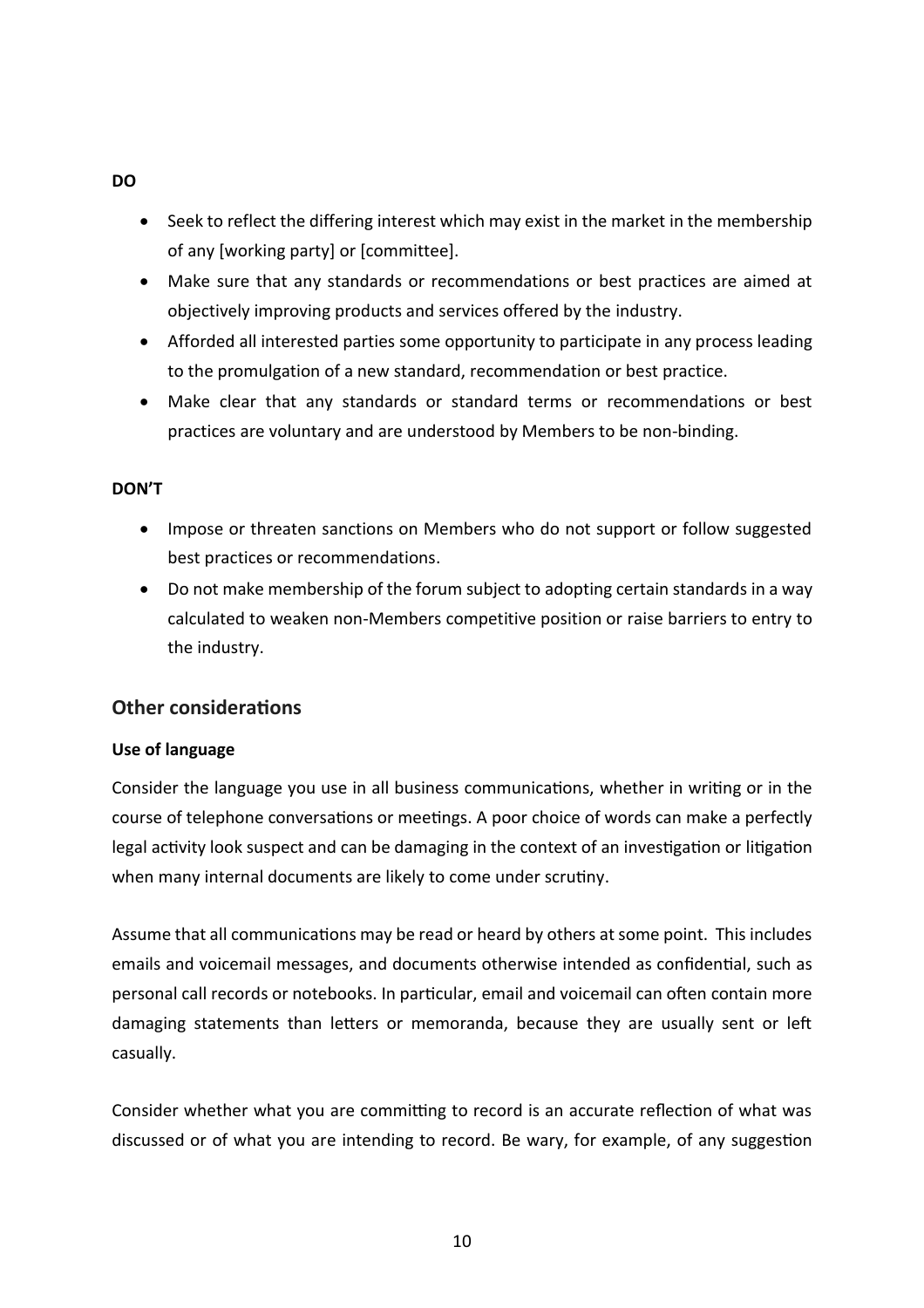that an industry view has been reached on issues such as price or strategy, which may imply coordination or an inappropriate level of information sharing.

Keep in mind that if you identify a potential issue at this point, it is not too late to resolve or at the very least mitigate the issue. Seek advice if in doubt.

### **Legal Privilege: Communications with in-house and external counsel**

Companies are in some circumstances able to prevent the disclosure of communications with their external or in-house lawyers on the grounds that the communications are protected by the right of legal professional privilege, and can therefore be kept confidential.

Privilege under UK law extends not only to communications with external lawyers but also to advice from in-house lawyers. Such communications will be privileged whether or not the legal advice given or sought is closely related to the investigation.

It should be noted that this is different to the position under EU law, where the right to claim privilege does not extend to in-house counsel.

To enable the DCIF to substantiate any claim of legal professional privilege which it may wish to make in order to protect the confidentiality of communications with in-house or external counsel, each request for legal advice should clearly display the name of in-house or external counsel and be marked as "Privileged and confidential". If you are replying to a request for information from in-house or external counsel, the reply should be marked as "Privileged and confidential. Prepared at the request of in-house / external counsel". Do not in the same communication also seek in-house counsel's views on non-legal matters, even if they are related to the request for legal advice.

#### **Document retention and destruction**

You should refer to the DCIF's document retention and destruction policy for general guidance when deciding how long to keep any particular documents or records. In the context of this manual you should note, however, that:

You must not destroy documents or records (which would not otherwise be destroyed in accordance with the company's usual policy) because you think they contain damaging information. This will damage the DCIF's standing with the competition authorities if it comes to light in an investigation, and can lead to criminal penalties.